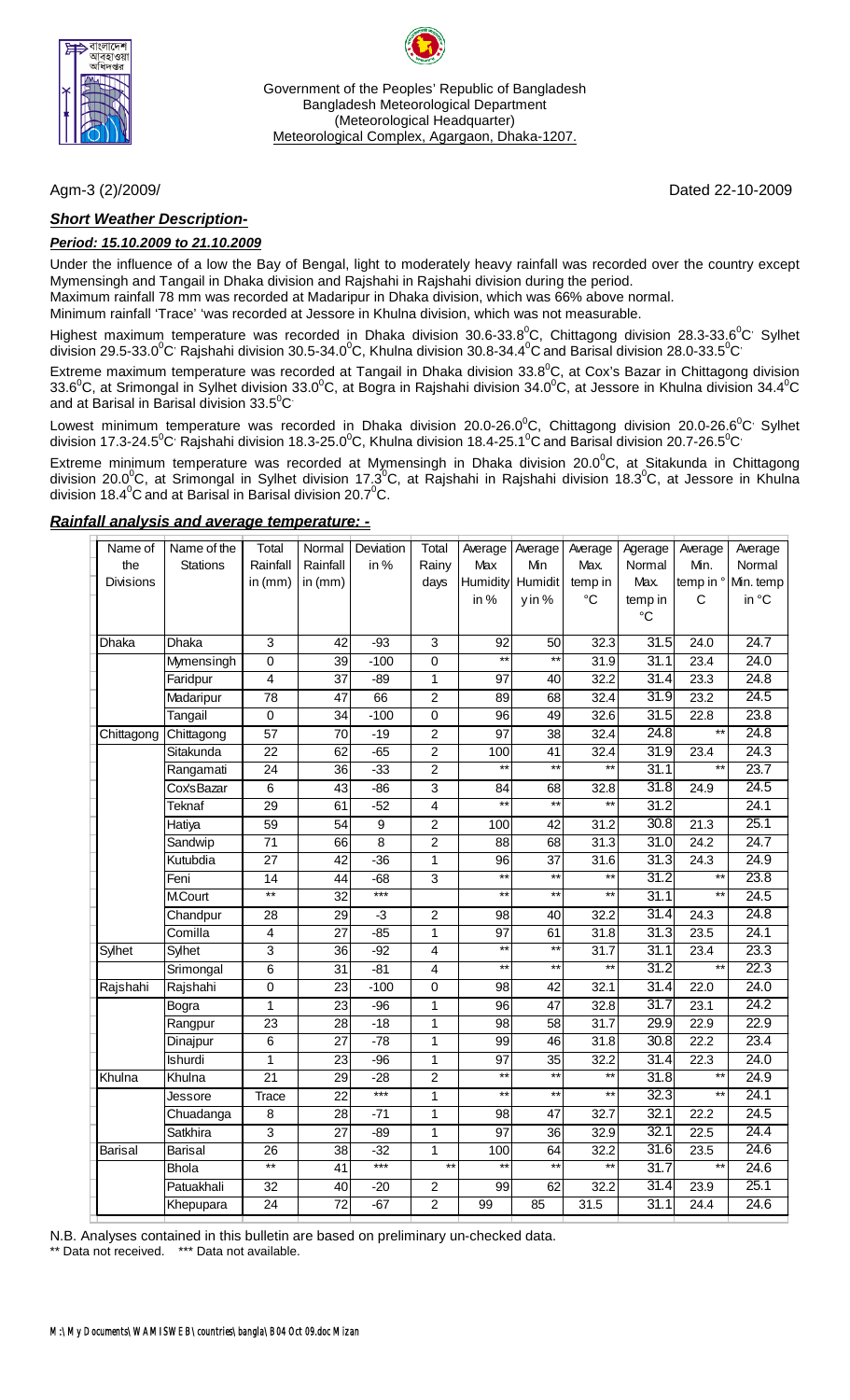

# *Highlights:*

Free water loss during 15.10.2009 to 21.10.2009 was averaged to 3.51 mm per day. Sunshine hours during 15.10.2009 to 21.10.2009 were averaged to 6.72 hours per day.

# *Advisory for the period from 22.10.2009 to 31.10.2009.*

Free water loss during the last week of October 2009 is expected to be between 3.00 to 3.50 mm per day. Bright sun-shine hour during the last week of October 2009 is expected to be between 7.00 to 7.50 hrs per day.

## *Weather:*

- Weather may remain mainly dry with partly cloudy over the country during the period except Rangpur region where light rain/drizzle may occur at one or two places during the end of this period.
- Slight fall in night temperature is expected over the country during the period.
- Weather of this week may remain favourable for application of fertilizer and aerial spray

Md. Shameem Hassan Bhuiyan Meteorologist For Director Bangladesh Meteorological Department Dhaka-1207.